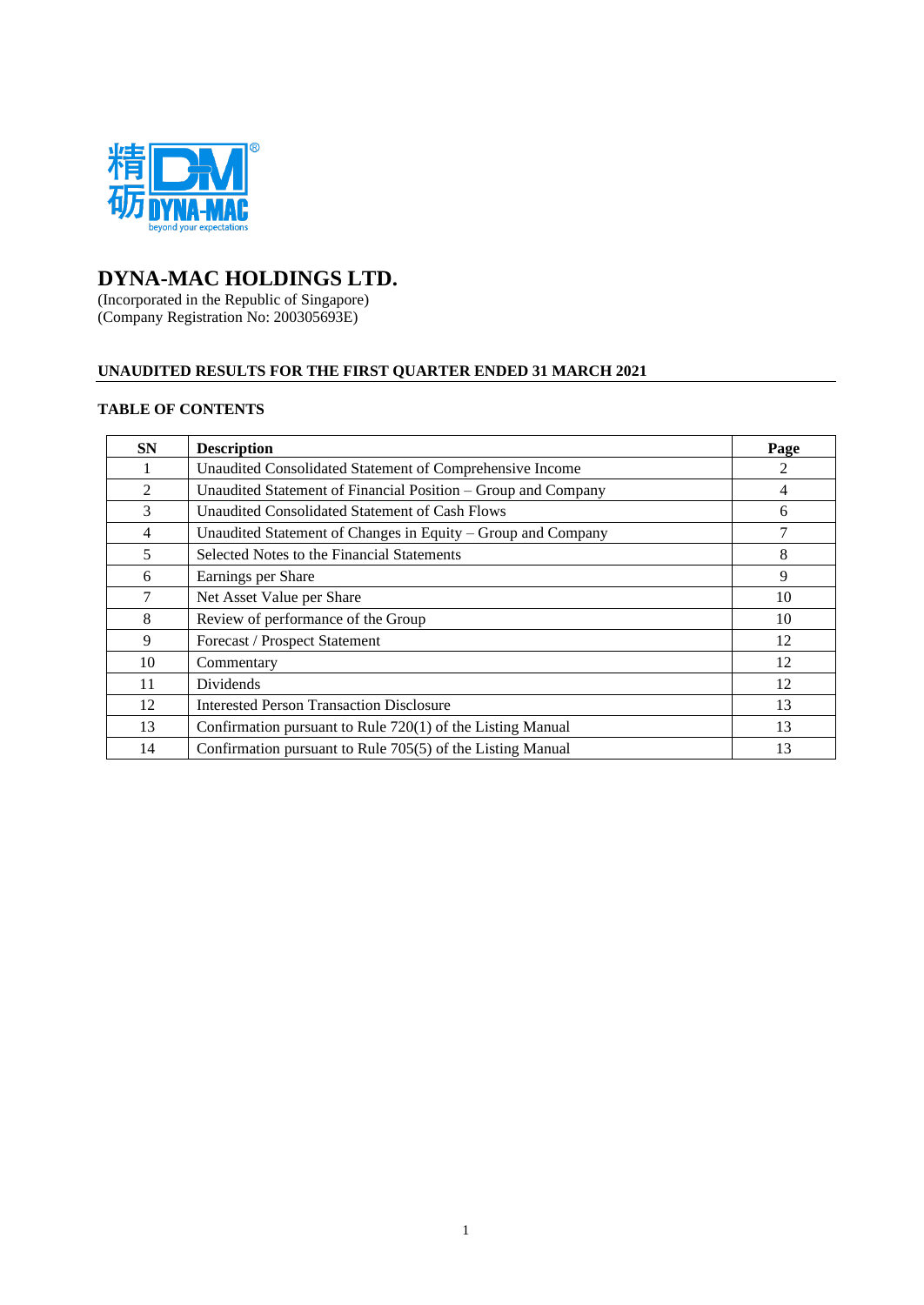**1(a)(i) A statement of comprehensive income (for the group), together with a comparative statement for the corresponding period of the immediately preceding financial year.**

# **UNAUDITED CONSOLIDATED STATEMENT OF COMPREHENSIVE INCOME FOR THE FIRST QUARTER ENDED 31 MARCH**

| 3 months<br>3 months<br><b>Change</b><br>ended<br>ended<br>31-Mar-2021<br>31-Mar-2020<br>\$'000<br>\$'000<br>$\frac{0}{0}$<br>41,087<br>40,364<br>$1.8\%$<br>Revenue<br>Cost of sales<br>$-1.3%$<br>(35, 167)<br>(35, 617)<br>24.7%<br>4,747<br>Gross profit<br>5,920<br>14.4%<br>11.8%<br>Gross profit margin<br>Other income<br>899<br>59.3%<br>1,432<br>(16)<br>NM<br>Other expenses<br>(5,223)<br>$-2.8%$<br>Administrative expenses<br>(5,077)<br>Finance expenses<br>(39)<br>(150)<br>$-74.0%$<br>2,236<br>Profit before tax<br>257<br>NM<br>Income tax expense<br>NM<br>2,236<br>Net profit for the financial period<br>257<br>$N\!M$<br>Net profit margin<br>5.4%<br>0.6%<br><b>Attributable to:-</b><br>Equity holders of the Company<br>2,251<br>293<br>NM<br>Non-controlling interest<br>$-58.3%$<br>(15)<br>(36)<br>Net profit for the financial period<br>2,236<br>NM<br>257<br>Other comprehensive income:-<br>Currency translation differences arising from consolidation<br>208<br>(427)<br>NΜ<br>NM<br>2,444<br>Total comprehensive income/(loss) for the financial period<br>(170)<br><b>Attributable to:-</b><br>2,455<br>(160)<br>Equity holders of the Company<br>NM<br>Non-controlling interest<br>(10)<br>$10.0\%$<br>(11)<br>NM<br>Total comprehensive income/(loss) for the financial period<br>2,444<br>(170) | Group |  |  |  |
|-----------------------------------------------------------------------------------------------------------------------------------------------------------------------------------------------------------------------------------------------------------------------------------------------------------------------------------------------------------------------------------------------------------------------------------------------------------------------------------------------------------------------------------------------------------------------------------------------------------------------------------------------------------------------------------------------------------------------------------------------------------------------------------------------------------------------------------------------------------------------------------------------------------------------------------------------------------------------------------------------------------------------------------------------------------------------------------------------------------------------------------------------------------------------------------------------------------------------------------------------------------------------------------------------------------------------------------------|-------|--|--|--|
|                                                                                                                                                                                                                                                                                                                                                                                                                                                                                                                                                                                                                                                                                                                                                                                                                                                                                                                                                                                                                                                                                                                                                                                                                                                                                                                                         |       |  |  |  |
|                                                                                                                                                                                                                                                                                                                                                                                                                                                                                                                                                                                                                                                                                                                                                                                                                                                                                                                                                                                                                                                                                                                                                                                                                                                                                                                                         |       |  |  |  |
|                                                                                                                                                                                                                                                                                                                                                                                                                                                                                                                                                                                                                                                                                                                                                                                                                                                                                                                                                                                                                                                                                                                                                                                                                                                                                                                                         |       |  |  |  |
|                                                                                                                                                                                                                                                                                                                                                                                                                                                                                                                                                                                                                                                                                                                                                                                                                                                                                                                                                                                                                                                                                                                                                                                                                                                                                                                                         |       |  |  |  |
|                                                                                                                                                                                                                                                                                                                                                                                                                                                                                                                                                                                                                                                                                                                                                                                                                                                                                                                                                                                                                                                                                                                                                                                                                                                                                                                                         |       |  |  |  |
|                                                                                                                                                                                                                                                                                                                                                                                                                                                                                                                                                                                                                                                                                                                                                                                                                                                                                                                                                                                                                                                                                                                                                                                                                                                                                                                                         |       |  |  |  |
|                                                                                                                                                                                                                                                                                                                                                                                                                                                                                                                                                                                                                                                                                                                                                                                                                                                                                                                                                                                                                                                                                                                                                                                                                                                                                                                                         |       |  |  |  |
|                                                                                                                                                                                                                                                                                                                                                                                                                                                                                                                                                                                                                                                                                                                                                                                                                                                                                                                                                                                                                                                                                                                                                                                                                                                                                                                                         |       |  |  |  |
|                                                                                                                                                                                                                                                                                                                                                                                                                                                                                                                                                                                                                                                                                                                                                                                                                                                                                                                                                                                                                                                                                                                                                                                                                                                                                                                                         |       |  |  |  |
|                                                                                                                                                                                                                                                                                                                                                                                                                                                                                                                                                                                                                                                                                                                                                                                                                                                                                                                                                                                                                                                                                                                                                                                                                                                                                                                                         |       |  |  |  |
|                                                                                                                                                                                                                                                                                                                                                                                                                                                                                                                                                                                                                                                                                                                                                                                                                                                                                                                                                                                                                                                                                                                                                                                                                                                                                                                                         |       |  |  |  |
|                                                                                                                                                                                                                                                                                                                                                                                                                                                                                                                                                                                                                                                                                                                                                                                                                                                                                                                                                                                                                                                                                                                                                                                                                                                                                                                                         |       |  |  |  |
|                                                                                                                                                                                                                                                                                                                                                                                                                                                                                                                                                                                                                                                                                                                                                                                                                                                                                                                                                                                                                                                                                                                                                                                                                                                                                                                                         |       |  |  |  |
|                                                                                                                                                                                                                                                                                                                                                                                                                                                                                                                                                                                                                                                                                                                                                                                                                                                                                                                                                                                                                                                                                                                                                                                                                                                                                                                                         |       |  |  |  |
|                                                                                                                                                                                                                                                                                                                                                                                                                                                                                                                                                                                                                                                                                                                                                                                                                                                                                                                                                                                                                                                                                                                                                                                                                                                                                                                                         |       |  |  |  |
|                                                                                                                                                                                                                                                                                                                                                                                                                                                                                                                                                                                                                                                                                                                                                                                                                                                                                                                                                                                                                                                                                                                                                                                                                                                                                                                                         |       |  |  |  |
|                                                                                                                                                                                                                                                                                                                                                                                                                                                                                                                                                                                                                                                                                                                                                                                                                                                                                                                                                                                                                                                                                                                                                                                                                                                                                                                                         |       |  |  |  |
|                                                                                                                                                                                                                                                                                                                                                                                                                                                                                                                                                                                                                                                                                                                                                                                                                                                                                                                                                                                                                                                                                                                                                                                                                                                                                                                                         |       |  |  |  |
|                                                                                                                                                                                                                                                                                                                                                                                                                                                                                                                                                                                                                                                                                                                                                                                                                                                                                                                                                                                                                                                                                                                                                                                                                                                                                                                                         |       |  |  |  |
|                                                                                                                                                                                                                                                                                                                                                                                                                                                                                                                                                                                                                                                                                                                                                                                                                                                                                                                                                                                                                                                                                                                                                                                                                                                                                                                                         |       |  |  |  |
|                                                                                                                                                                                                                                                                                                                                                                                                                                                                                                                                                                                                                                                                                                                                                                                                                                                                                                                                                                                                                                                                                                                                                                                                                                                                                                                                         |       |  |  |  |
|                                                                                                                                                                                                                                                                                                                                                                                                                                                                                                                                                                                                                                                                                                                                                                                                                                                                                                                                                                                                                                                                                                                                                                                                                                                                                                                                         |       |  |  |  |
|                                                                                                                                                                                                                                                                                                                                                                                                                                                                                                                                                                                                                                                                                                                                                                                                                                                                                                                                                                                                                                                                                                                                                                                                                                                                                                                                         |       |  |  |  |
|                                                                                                                                                                                                                                                                                                                                                                                                                                                                                                                                                                                                                                                                                                                                                                                                                                                                                                                                                                                                                                                                                                                                                                                                                                                                                                                                         |       |  |  |  |
|                                                                                                                                                                                                                                                                                                                                                                                                                                                                                                                                                                                                                                                                                                                                                                                                                                                                                                                                                                                                                                                                                                                                                                                                                                                                                                                                         |       |  |  |  |
|                                                                                                                                                                                                                                                                                                                                                                                                                                                                                                                                                                                                                                                                                                                                                                                                                                                                                                                                                                                                                                                                                                                                                                                                                                                                                                                                         |       |  |  |  |
|                                                                                                                                                                                                                                                                                                                                                                                                                                                                                                                                                                                                                                                                                                                                                                                                                                                                                                                                                                                                                                                                                                                                                                                                                                                                                                                                         |       |  |  |  |
|                                                                                                                                                                                                                                                                                                                                                                                                                                                                                                                                                                                                                                                                                                                                                                                                                                                                                                                                                                                                                                                                                                                                                                                                                                                                                                                                         |       |  |  |  |
|                                                                                                                                                                                                                                                                                                                                                                                                                                                                                                                                                                                                                                                                                                                                                                                                                                                                                                                                                                                                                                                                                                                                                                                                                                                                                                                                         |       |  |  |  |
|                                                                                                                                                                                                                                                                                                                                                                                                                                                                                                                                                                                                                                                                                                                                                                                                                                                                                                                                                                                                                                                                                                                                                                                                                                                                                                                                         |       |  |  |  |
|                                                                                                                                                                                                                                                                                                                                                                                                                                                                                                                                                                                                                                                                                                                                                                                                                                                                                                                                                                                                                                                                                                                                                                                                                                                                                                                                         |       |  |  |  |
|                                                                                                                                                                                                                                                                                                                                                                                                                                                                                                                                                                                                                                                                                                                                                                                                                                                                                                                                                                                                                                                                                                                                                                                                                                                                                                                                         |       |  |  |  |

*NM- Not Meaningful*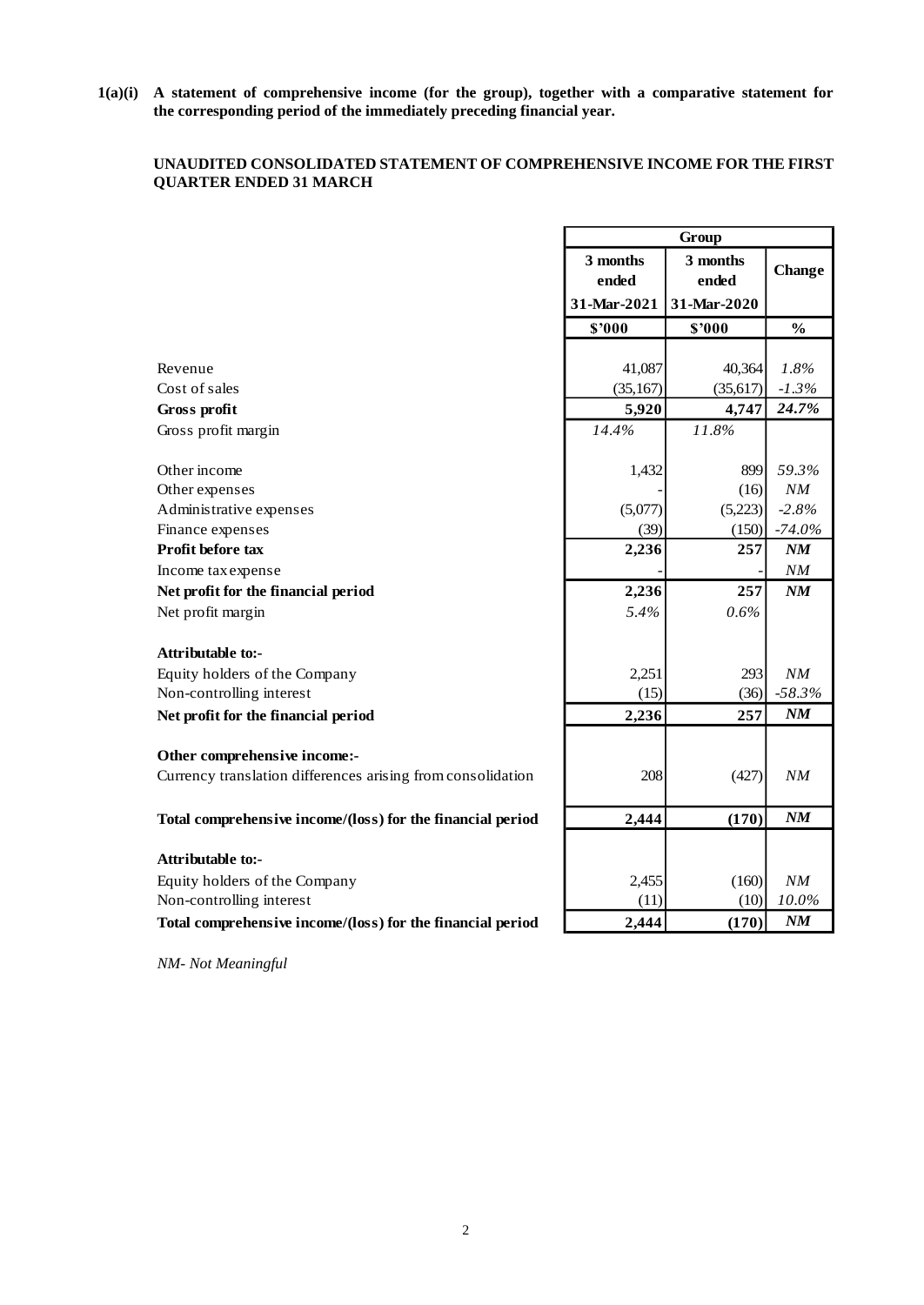# **1(a)(ii) The statement of comprehensive income/(loss) is arrived at after charging/(crediting) the following: -**

The Group's profit/(loss) is stated after charging/(crediting): -

|                                                                  | Group                            |                                  |                |
|------------------------------------------------------------------|----------------------------------|----------------------------------|----------------|
|                                                                  | 3 months<br>ended<br>31-Mar-2021 | 3 months<br>ended<br>31-Mar-2020 | <b>Change</b>  |
|                                                                  | \$'000                           | \$'000                           | $\frac{0}{0}$  |
| The Group's profit/(loss) is stated after charging/(crediting):- |                                  |                                  |                |
| Amortisation of club memberships                                 |                                  |                                  | -66.7%         |
| Amortisation of deferred capital grants                          | (37)                             | (37)                             | $0.0\%$        |
| Depreciation of property, plant and equipment                    | 1,705                            | 1,828                            | $-6.7%$        |
| Depreciation of right-of-use assets                              | 631                              | 643                              | $-1.9\%$       |
| Finance expenses                                                 | 39                               |                                  | $150 - 74.0\%$ |
| Foreign exchange gain, net                                       | (54)                             |                                  | $(844)$ -93.6% |
| Gain on disposal of property, plant and equipment                | (39)                             |                                  | NM             |
| Government grants income                                         | (1,122)                          | (43)                             | NM             |
| Interest income - bank deposits                                  | (10)                             | (77)                             | $-87.0\%$      |
| Property, plant and equipment written off                        |                                  |                                  | NM             |
| Reversal of provision for onerous contract                       | (177)                            |                                  | NM             |
| Rental income (Note 1)                                           | (32)                             | (9)                              | NM             |

Note 1 - Rental income comprises mainly of rental income from small administration office to subcontractors and rental of barge.

*NM - Not Meaningful*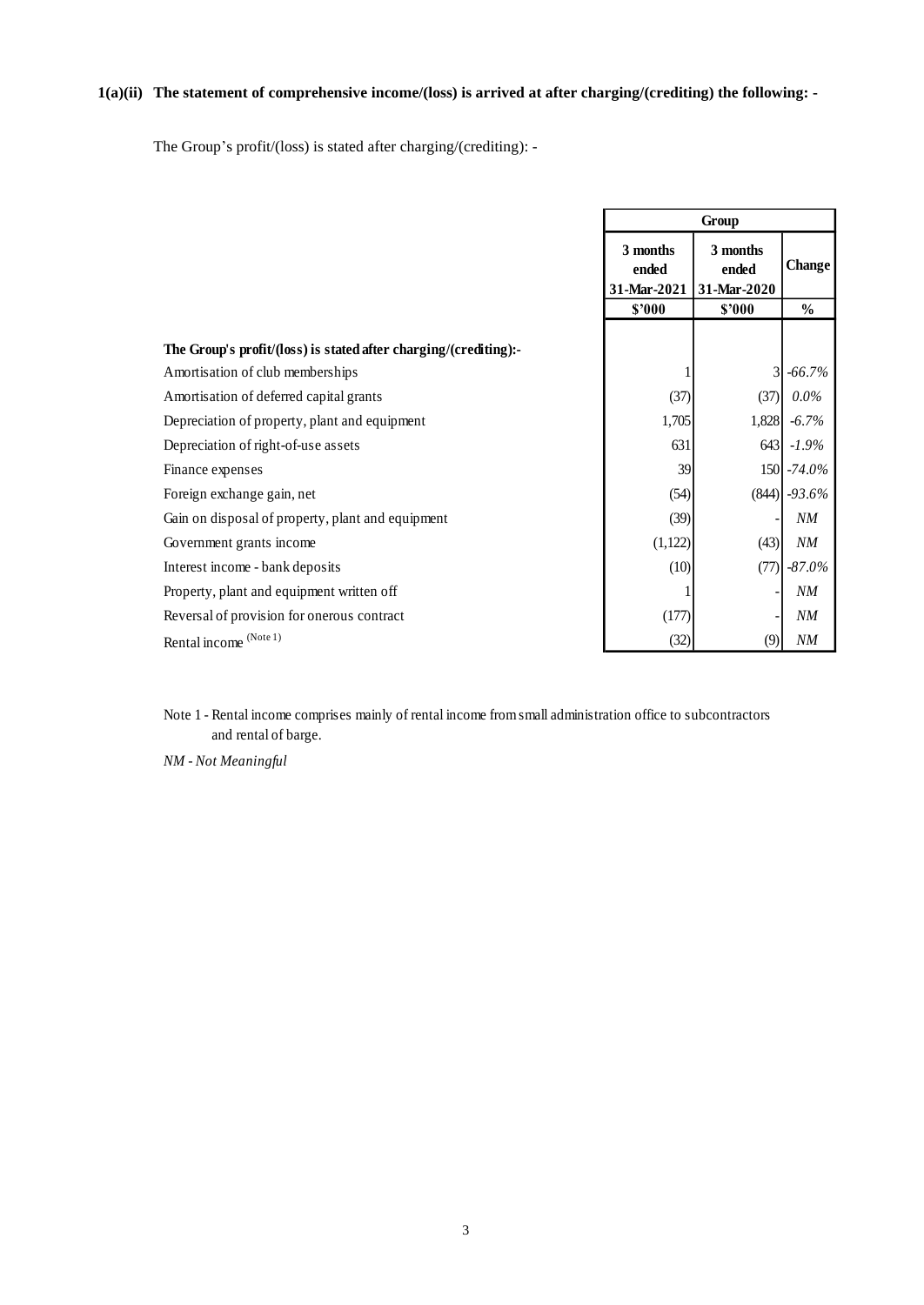#### **1(b)(i) A balance sheet (for the issuer and group), together with a comparative statement as at the end of the immediately preceding financial year.**

# **UNAUDITED STATEMENT OF FINANCIAL POSITION AS AT 31 MARCH**

|                                                                                     | Group             |                   | Company          |                |
|-------------------------------------------------------------------------------------|-------------------|-------------------|------------------|----------------|
|                                                                                     | <b>Unaudited</b>  | <b>Audited</b>    | <b>Unaudited</b> | <b>Audited</b> |
|                                                                                     | 31-Mar-2021       | 31-Dec-2020       | 31-Mar-2021      | 31-Dec-2020    |
|                                                                                     | \$'000            | \$'000            | \$'000           | \$'000         |
| <b>ASSETS</b>                                                                       |                   |                   |                  |                |
| <b>Current Assets</b>                                                               |                   |                   |                  |                |
| Cash and cash equivalents                                                           | 68,532            | 46,219            | 224              | 372            |
| Trade and other receivables                                                         | 19,768            | 29,272            | 28               | 28             |
| Contract assets                                                                     | 14,340            | 18,166            |                  |                |
| Other current assets                                                                | 1,083             | 802               | 30               | 14             |
|                                                                                     | 103,723           | 94,459            | 282              | 414            |
| <b>Non-Current Assets</b>                                                           |                   |                   |                  |                |
| Club memberships                                                                    | 17                | 18                |                  |                |
| Investment in subsidiaries                                                          |                   |                   | 105,390          | 105,390        |
| Property, plant and equipment                                                       | 37,749            | 39,444            |                  |                |
| Right-of-use assets                                                                 | 27,033            | 27,397            |                  |                |
|                                                                                     | 64,799            | 66,859            | 105,390          | 105,390        |
| <b>Total Assets</b>                                                                 | 168,522           | 161,318           | 105,672          | 105,804        |
| <b>LIABILITIES</b>                                                                  |                   |                   |                  |                |
| <b>Current Liabilities</b>                                                          |                   |                   |                  |                |
| Trade and other payables                                                            | 49,303            | 52,958            | 1,008            | 976            |
| Provision for onerous contracts                                                     | 1,950             | 2,127             |                  |                |
| Contract liabilities                                                                | 57,235            | 48,266            |                  |                |
| Borrowings                                                                          | 4,827             | 5,000             |                  |                |
| Deferred capital and grants income                                                  | 986               | 820               |                  |                |
| Lease liabilities                                                                   | 2,226             | 2,171             |                  |                |
|                                                                                     | 116,527           | 111,342           | 1,008            | 976            |
| <b>Non-Current Liabilities</b>                                                      |                   |                   |                  |                |
| Deferred capital and grants income                                                  | 236               | 274               |                  |                |
| Deferred income tax liabilities                                                     | 18                | 16                |                  |                |
| Lease liabilities                                                                   | 25,639            | 26,028            |                  |                |
| <b>Total Liabilities</b>                                                            | 25,893<br>142,420 | 26,318            |                  |                |
| <b>Net Assets</b>                                                                   | 26,102            | 137,660<br>23,658 | 1,008<br>104,664 | 976<br>104,828 |
|                                                                                     |                   |                   |                  |                |
| <b>EQUITY</b>                                                                       |                   |                   |                  |                |
| <b>Capital and Reserves Attributable to</b><br><b>Equity Holders of the Company</b> |                   |                   |                  |                |
| Share capital                                                                       | 145,271           | 145,271           | 145,271          | 145,271        |
| Other reserves                                                                      | 306               | 102               |                  |                |
| <b>Accumulated losses</b>                                                           | (119, 883)        | (122, 134)        | (40, 607)        | (40, 443)      |
| <b>Share Capital and Reserves</b>                                                   | 25,694            | 23,239            | 104,664          | 104,828        |
| Non-controlling interests                                                           | 408               | 419               |                  |                |
| <b>Total Equity</b>                                                                 | 26,102            | 23,658            | 104,664          | 104,828        |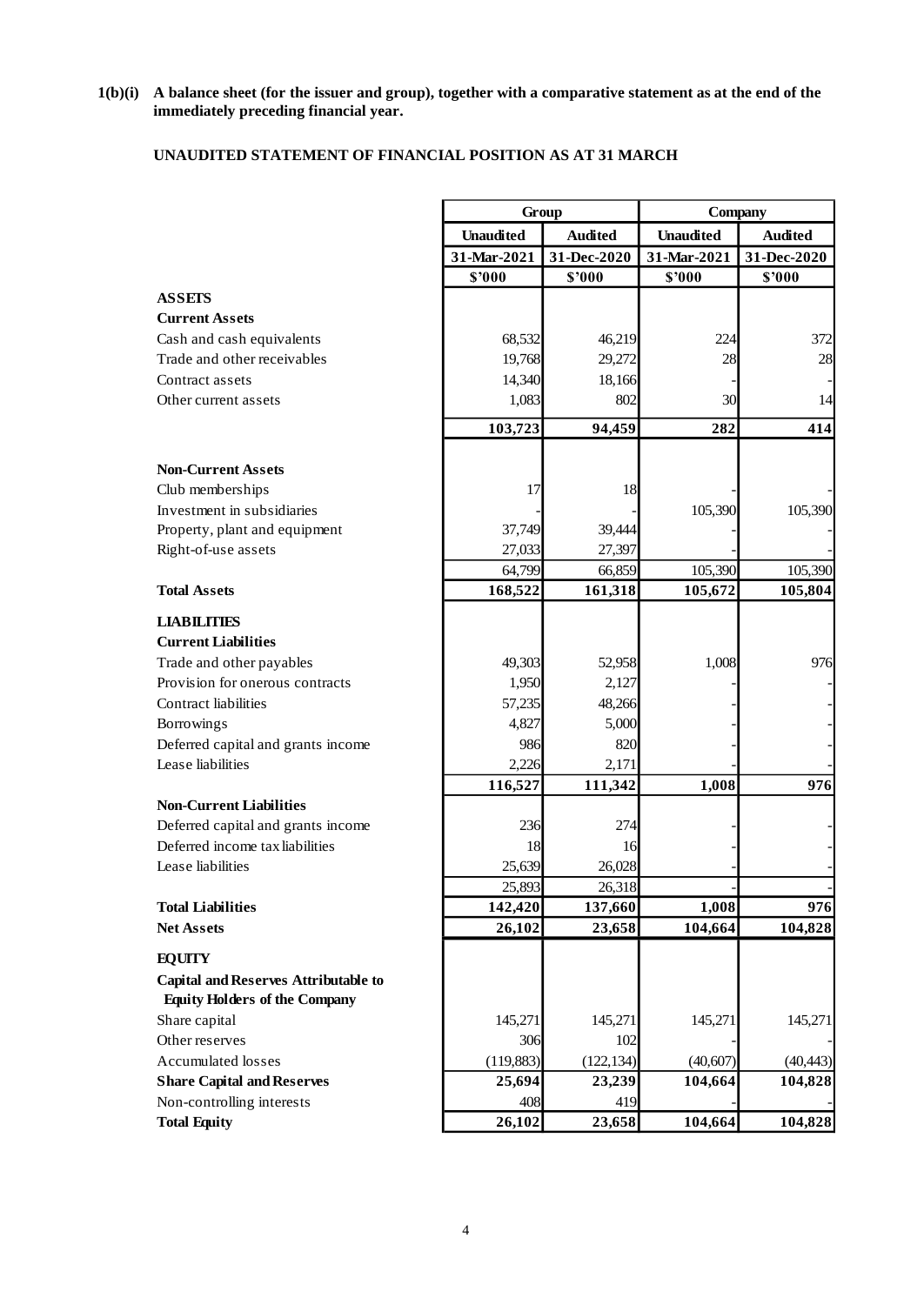**1(b)(ii) In relation to the aggregate amount of the group's borrowings and debt securities, specify the following as at the end of the current financial period reported on with comparative figures as at the end of the immediately preceding financial year:-**

|                                      | As at 31-Mar-2021 |                  | As at 31-Dec-2020 |                  |  |
|--------------------------------------|-------------------|------------------|-------------------|------------------|--|
|                                      | <b>Secured</b>    | <b>Unsecured</b> | <b>Secured</b>    | <b>Unsecured</b> |  |
|                                      | \$2000<br>\$'000  |                  | \$3000            | \$'000           |  |
| Amount repayable in one year or less | 4,827             |                  | 5,000             |                  |  |

The Group has reclassified the borrowings from non-current to current (repayable in one year or less) as the Group did not fulfill the financial covenants as required in the bank facility letters for bank borrowings, relating to the Enterprise Financing Scheme of \$5m. Accordingly, the bank is contractually entitled to request for immediate repayment of the bank borrowings of \$5m and terminate the available credit facility.

At the date of this announcement, the bank has not requested for early repayment of the loan or withdrawn the credit facility.

Details of any collateral: -

The Group's borrowings are mainly secured by deeds of guarantee and indemnity from the Company.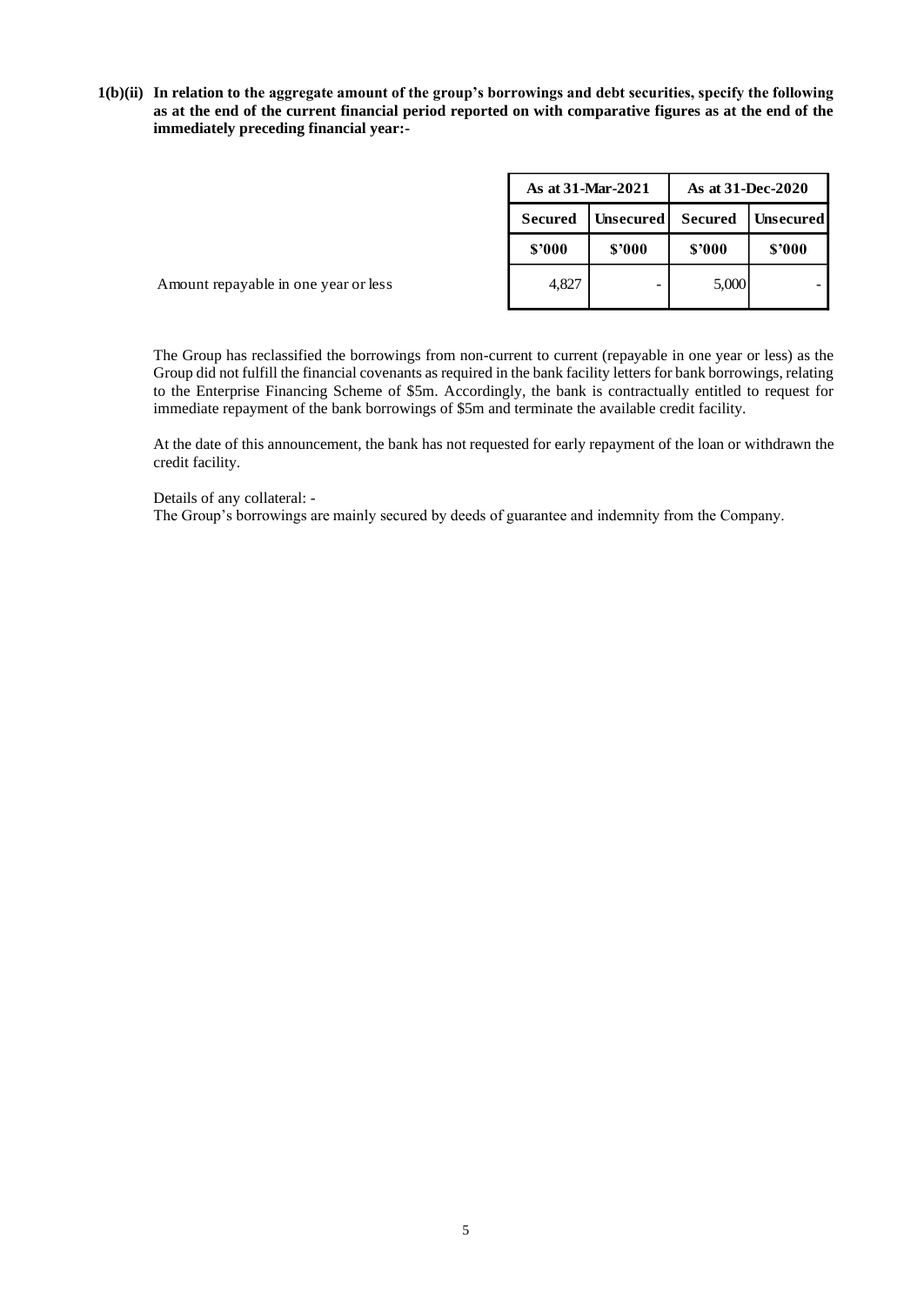**1(c) A cash flow statement (for the group), together with a comparative statement for the corresponding period of the immediately preceding financial year.**

# **UNAUDITED CONSOLIDATED STATEMENT OF CASH FLOWS FOR THE FIRST QUARTER**

|                                                                                                                                                                                                                                    | Group       |             |  |
|------------------------------------------------------------------------------------------------------------------------------------------------------------------------------------------------------------------------------------|-------------|-------------|--|
|                                                                                                                                                                                                                                    | 3 months    | 3 months    |  |
|                                                                                                                                                                                                                                    | ended       | ended       |  |
|                                                                                                                                                                                                                                    | 31-Mar-2021 | 31-Mar-2020 |  |
|                                                                                                                                                                                                                                    | \$'000      | \$'000      |  |
| <b>OPERATING ACTIVITIES</b>                                                                                                                                                                                                        |             |             |  |
| Profit before tax                                                                                                                                                                                                                  | 2,236       | 257         |  |
| Adjustments for:                                                                                                                                                                                                                   |             |             |  |
| - Amortisation of club memberships                                                                                                                                                                                                 | 1           | 3           |  |
| - Amortisation of deferred capital grants                                                                                                                                                                                          | (37)        | (37)        |  |
| - Depreciation of property, plant and equipment                                                                                                                                                                                    | 1,705       | 1,828       |  |
| - Depreciation of right-of-use assets                                                                                                                                                                                              | 631         | 643         |  |
| - Finance expenses                                                                                                                                                                                                                 | 39          | 150         |  |
| - Gain on disposal of property, plant and equipment                                                                                                                                                                                | (39)        |             |  |
| - Interest income                                                                                                                                                                                                                  | (10)        | (77)        |  |
| - Property, plant and equipment written off                                                                                                                                                                                        | 1           |             |  |
| - Reversal of provision for onerous contract                                                                                                                                                                                       | (177)       |             |  |
| - Unrealised translation gain                                                                                                                                                                                                      | (141)       | (493)       |  |
|                                                                                                                                                                                                                                    | 4,209       | 2,274       |  |
| Changes in working capital                                                                                                                                                                                                         |             |             |  |
| - Contract assets                                                                                                                                                                                                                  | 3,826       | (13, 681)   |  |
| - Contract liabilities                                                                                                                                                                                                             | 8,969       | (80)        |  |
| - Inventories                                                                                                                                                                                                                      |             | 30          |  |
| - Other current assets                                                                                                                                                                                                             | (281)       | 65          |  |
| - Trade and other receivables                                                                                                                                                                                                      | 9,510       | 3,941       |  |
| - Trade and other payables, including deferred grant income                                                                                                                                                                        | (3,491)     | 3,217       |  |
| Cash flows generated from / (used in) operations                                                                                                                                                                                   | 22,742      | (4,234)     |  |
| Income tax paid                                                                                                                                                                                                                    | (4)         |             |  |
| Interest received                                                                                                                                                                                                                  | 8           | 36          |  |
| Net cash flows generated from / (used in) operating activities                                                                                                                                                                     | 22,746      | (4, 198)    |  |
| <b>INVESTING ACTIVITIES</b>                                                                                                                                                                                                        |             |             |  |
| - Additions to property, plant and equipment                                                                                                                                                                                       | (11)        | (15)        |  |
| - Proceeds from disposal of property, plant and equipment                                                                                                                                                                          | 39          |             |  |
| Net cash flows generated from / (used in) investing activities                                                                                                                                                                     | 28          | (15)        |  |
| <b>FINANCING ACTIVITIES</b>                                                                                                                                                                                                        |             |             |  |
| - Interest expense paid                                                                                                                                                                                                            | (37)        | (109)       |  |
| - Payment of principal portion of lease liabilities                                                                                                                                                                                | (601)       | (540)       |  |
| - Repayment of bank borrowings                                                                                                                                                                                                     | (173)       | (11,608)    |  |
| - Proceeds from bank borrowings                                                                                                                                                                                                    |             | 20,356      |  |
| Net cash flows (used in) / generated from financing activities                                                                                                                                                                     | (811)       | 8,099       |  |
| Net increase in cash and cash equivalents                                                                                                                                                                                          | 21,963      | 3,886       |  |
| Cash and cash equivalents at the beginning of the period                                                                                                                                                                           | 46,219      | 27,186      |  |
| Effect of currency translation on cash and cash equivalents                                                                                                                                                                        | 350         | 66          |  |
|                                                                                                                                                                                                                                    |             |             |  |
| Cash and cash equivalents at the end of the period                                                                                                                                                                                 | 68,532      | 31,138      |  |
| The Group is required to maintain certain minimum deposits with banks for banking facilities. Included in cash<br>and cash equivalents are restricted cash of \$19.4m (1Q 2020: \$20.5m) designated by the Group for this purpose. |             |             |  |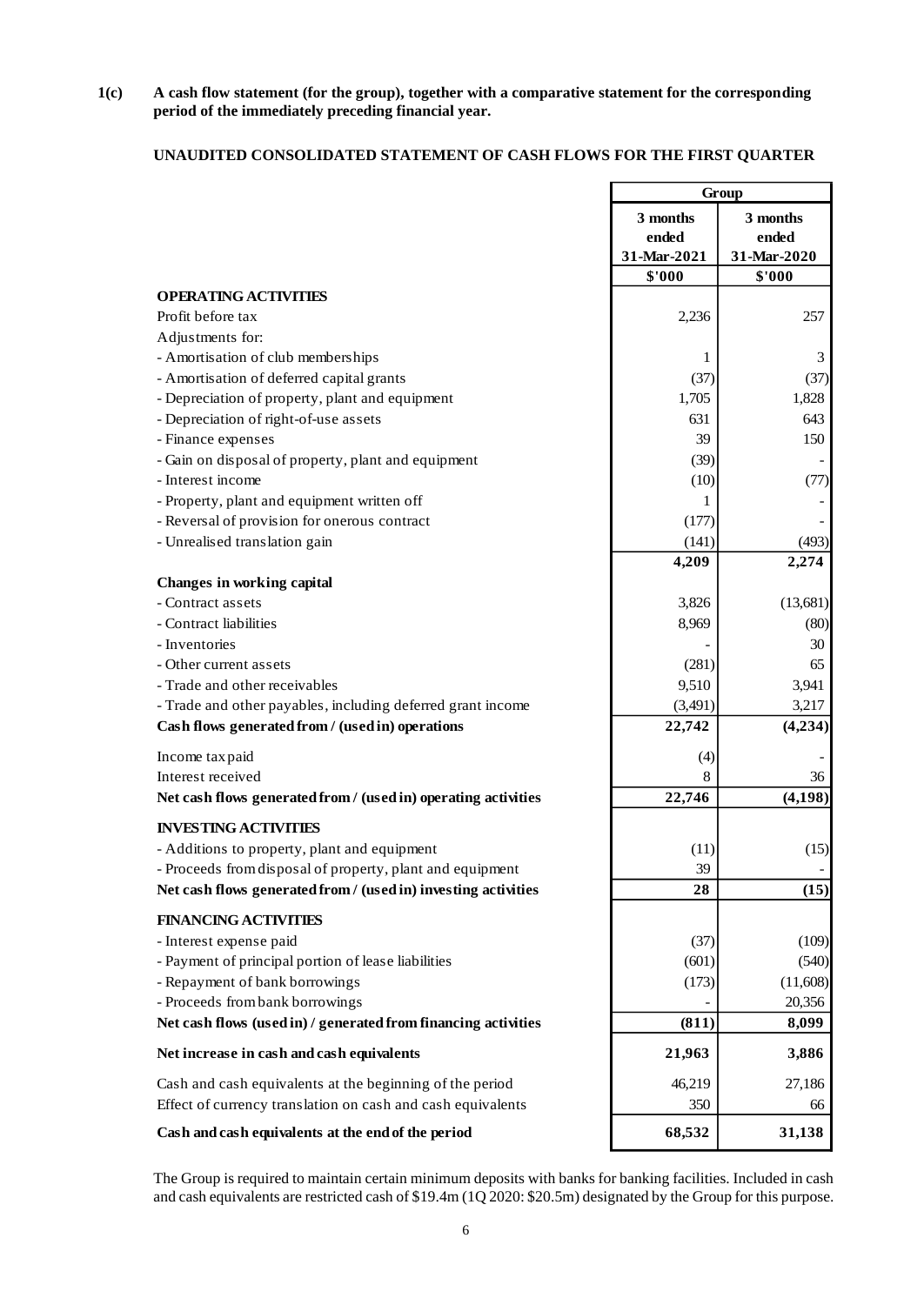**1(d)(i) A statement (for the issuer and group) showing either (i) all changes in equity or (ii) changes in equity other than those arising from capitalisation issues and distributions to shareholders, together with a comparative statement for the corresponding period of the immediately preceding financial year.**

# **UNAUDITED STATEMENT OF CHANGES IN EQUITY**

|                                           | Attributable to equity holders of the Company |                       |                                 |                                               |              |                                 |                        |
|-------------------------------------------|-----------------------------------------------|-----------------------|---------------------------------|-----------------------------------------------|--------------|---------------------------------|------------------------|
|                                           | <b>Share</b><br>capital                       | Accumulated<br>losses | Asset<br>revaluation<br>reserve | Foreign<br>currency<br>translation<br>reserve | <b>Total</b> | Non-<br>controlling<br>interest | <b>Total</b><br>equity |
|                                           | \$'000                                        | \$'000                | \$2000                          | \$2000                                        | \$'000       | \$'000                          | \$'000                 |
| Group                                     |                                               |                       |                                 |                                               |              |                                 |                        |
| Balance at 1 January 2021                 | 145,271                                       | (122, 134)            |                                 | 102                                           | 23,239       | 419                             | 23,658                 |
| Profit for the period                     |                                               | 2,251                 |                                 |                                               | 2,251        | (15)                            | 2,236                  |
| Other comprehensive income                |                                               |                       |                                 | 204                                           | 204          |                                 | 208                    |
| Total comprehensive income for the period |                                               | 2,251                 |                                 | 204                                           | 2,455        | (11)                            | 2,444                  |
| <b>Balance at 31 March 2021</b>           | 145,271                                       | (119, 883)            |                                 | 306                                           | 25,694       | 408                             | 26,102                 |
| <b>Company</b>                            |                                               |                       |                                 |                                               |              |                                 |                        |
| Balance at 1 January 2021                 | 145,271                                       | (40, 443)             |                                 |                                               | 104,828      |                                 | 104,828                |
| Total comprehensive loss for the period   |                                               | (164)                 |                                 |                                               | (164)        |                                 | (164)                  |
| <b>Balance at 31 March 2021</b>           | 145,271                                       | (40,607)              |                                 |                                               | 104.664      |                                 | 104,664                |

|                                           | Attributable to equity holders of the Company |                       |                                 |                                               |              |                                 |                        |
|-------------------------------------------|-----------------------------------------------|-----------------------|---------------------------------|-----------------------------------------------|--------------|---------------------------------|------------------------|
|                                           | <b>Share</b><br>capital                       | Accumulated<br>losses | Asset<br>revaluation<br>reserve | Foreign<br>currency<br>translation<br>reserve | <b>Total</b> | Non-<br>controlling<br>interest | <b>Total</b><br>equity |
|                                           | \$'000                                        | \$'000                | \$'000                          | \$'000                                        | \$'000       | \$'000                          | \$'000                 |
| Group                                     |                                               |                       |                                 |                                               |              |                                 |                        |
| Balance at 1 January 2020                 | 145,271                                       | (64, 364)             | 633                             | (342)                                         | 81,198       | 418                             | 81,616                 |
| Profit for the period                     |                                               | 293                   |                                 |                                               | 293          | (36)                            | 257                    |
| Other comprehensive loss                  |                                               |                       |                                 | (454)                                         | (454)        | 27                              | (427)                  |
| Total comprehensive income for the period |                                               | 293                   |                                 | (454)                                         | (161)        | (9)                             | (170)                  |
| <b>Balance at 31 March 2020</b>           | 145,271                                       | (64,071)              | 633                             | (796)                                         | 81,037       | 409                             | 81,446                 |
| Company                                   |                                               |                       |                                 |                                               |              |                                 |                        |
| Balance at 1 January 2020                 | 145,271                                       | (17,052)              |                                 |                                               | 128,219      |                                 | 128,219                |
| Total comprehensive loss for the period   |                                               | (185)                 |                                 |                                               | (185)        |                                 | (185)                  |
| <b>Balance at 31 March 2020</b>           | 145,271                                       | (17, 237)             |                                 |                                               | 128,034      |                                 | 128,034                |

7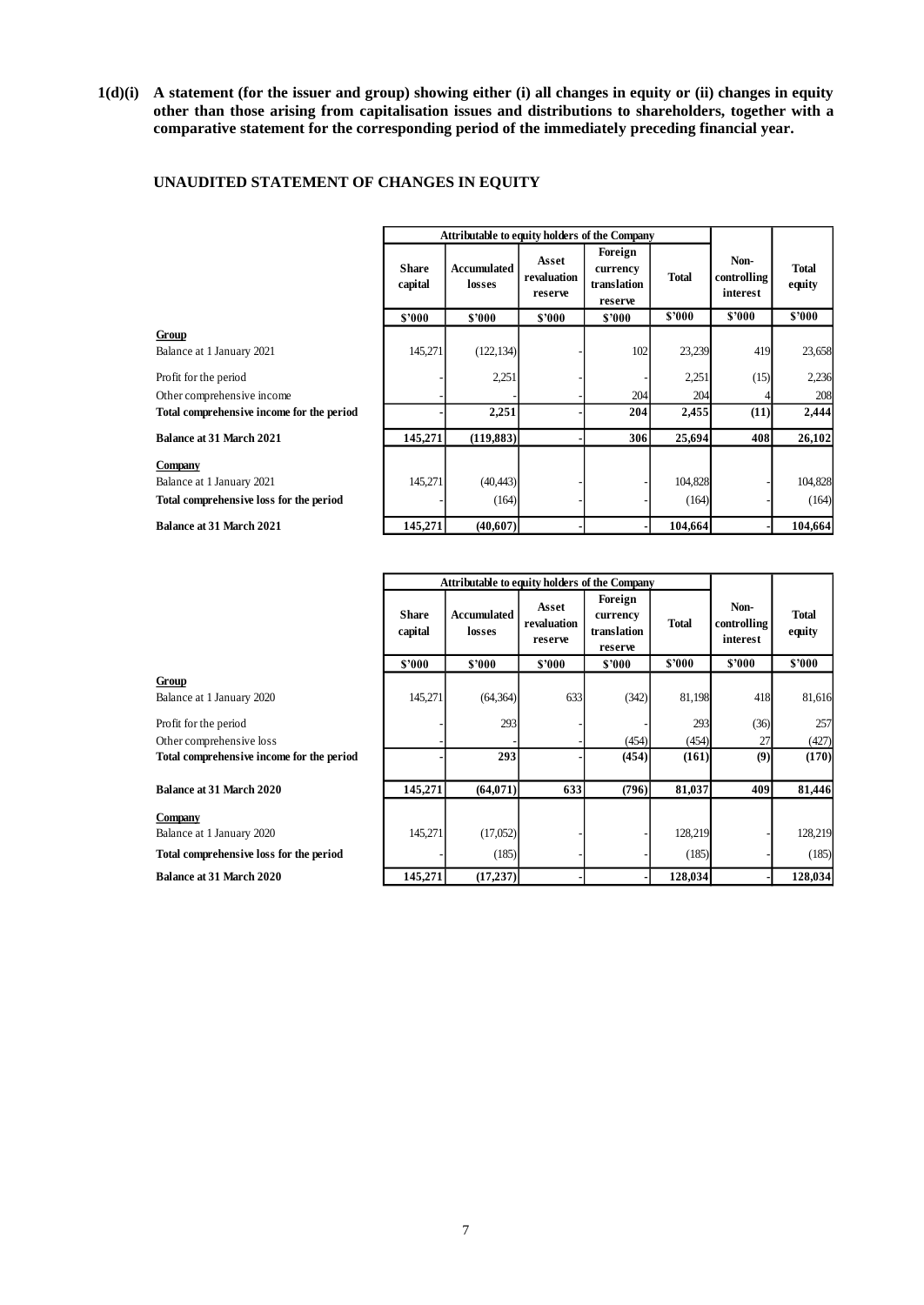**1(d)(ii) Details of any changes in the company's share capital arising from rights issue, bonus issue, share buy**backs, exercise of share options or warrants, conversion of other issues of equity securities, issue of **shares for cash or as consideration for acquisition or for any other purpose since the end of the previous period reported on. State also the number of shares that may be issued on conversion of all the outstanding convertibles, as well as the number of shares held as treasury shares, if any, against the total number of issued shares excluding treasury shares of the issuer, as at the end of the current financial period reported on and as at the end of the corresponding period of the immediately preceding financial year.**

|                                               | Number of<br><b>Ordinary Shares</b><br>'000' | <b>Resultant issued</b><br>share capital<br>\$'000 |
|-----------------------------------------------|----------------------------------------------|----------------------------------------------------|
| Balance as at 31 March 2021 and 31 March 2020 | 1.023.211                                    | 145.271                                            |

#### **1(d)(iii) To show the total number of issued shares excluding treasury shares as at the end of the current financial period and as at the end of the immediately preceding year.**

The Company did not hold any treasury shares as at 31 March 2021 and 31 March 2020. The Company's total number of issued shares excluding treasury shares as at 31 March 2021and 31 March 2020 is 1,023,211,000.

**1(d)(iv) A statement showing all sales, transfers, disposal, cancellation and/or use of treasury shares as at the end of the current financial period reported on.**

Not applicable.

**2. Whether the figures have been audited or reviewed, and in accordance with which auditing standard or practice.**

The figures have not been audited or reviewed by the Group's independent auditor.

**3. Where the figures have been audited or reviewed, the auditors' report (including any qualifications or emphasis of a matter).**

Not applicable.

#### **4. Whether the same accounting policies and methods of computation as in the issuer's most recently audited annual financial statements have been applied.**

Except as disclosed in paragraph 5 below, the Group has applied the same accounting policies and methods of computation in the financial statements for the current financial period, as those used for the audited consolidated financial statements for the financial year ended 31 December 2020.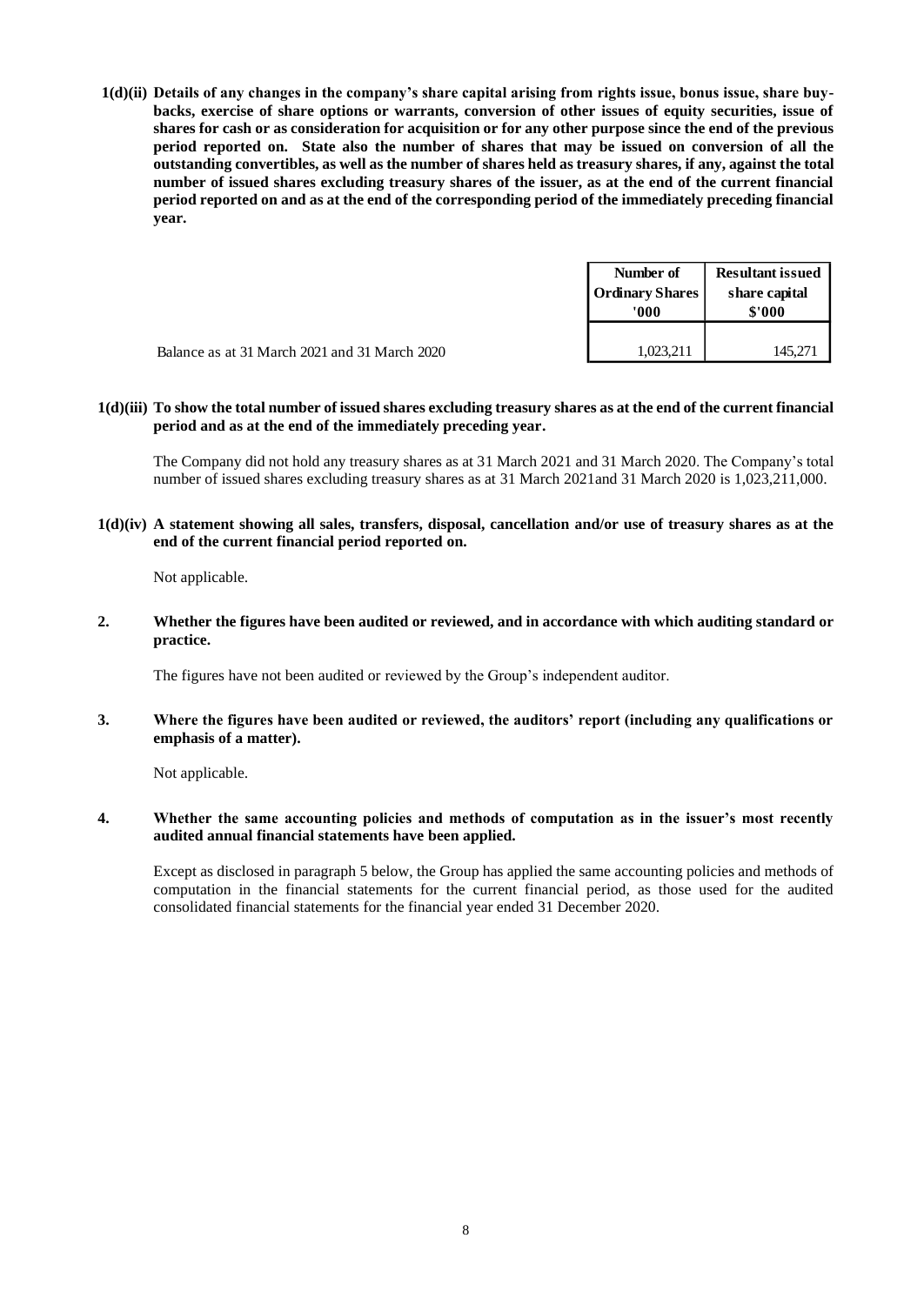## **5. If there are any changes in the accounting policies and methods of computation, including any required by an accounting standard, what has changed, as well as the reasons for, and the effect of, the change.**

The new and amended standards and interpretations that are issued, but not yet effective, up to the date of issuance of the Group's financial statements are disclosed below. The Group intends to adopt these new and amended standards and interpretations, if applicable, when they become effective.

| Description                                                                              | Effective for annual<br>periods beginning<br>on or after |
|------------------------------------------------------------------------------------------|----------------------------------------------------------|
| Amendments to SFRS(I) 10 and SFRS(I) 1-28 Sale or                                        | Date to be determined                                    |
| Contribution of Assets between an Investor and its                                       |                                                          |
| Associate or Joint Venture                                                               |                                                          |
| Amendments to SFRS(I) 1-37 Onerous Contracts—Cost of Fulfilling a                        | 1 January 2022                                           |
| Contract                                                                                 |                                                          |
| Amendments to SFRS(I) 1-16 Property, Plant and Equipment—Proceeds<br>before Intended Use | 1 January 2022                                           |
| Amendments to SFRS(I) 3 Reference to the Conceptual Framework                            | 1 January 2022                                           |
|                                                                                          |                                                          |
| Annual Improvements to SFRS(I)s 2018-2020                                                | 1 January 2022                                           |
| Amendments to SFRS(I) 1-1 Classification of Liabilities as Current or Non-               | 1 January 2023                                           |
| current                                                                                  |                                                          |

The directors expect that the adoption of the standards above will have no material impact on the financial statements in the year of initial application.

### **6. Earnings per ordinary share of the group for the current financial period reported on and the corresponding period of the immediately preceding financial year, after deducting any provision for preference dividends:-**

|                                                                                                               | Group             |                   |  |
|---------------------------------------------------------------------------------------------------------------|-------------------|-------------------|--|
|                                                                                                               | 3 months<br>ended | 3 months<br>ended |  |
|                                                                                                               | 31-Mar-2021       | 31-Mar-2020       |  |
| Earnings per share (based on consolidated net<br>profit attributable to equity holders):-                     |                   |                   |  |
| Based on weighted average number of<br>ordinary shares in issue (cents)                                       | 0.22              | 0.03              |  |
| On a fully diluted basis (cents)                                                                              | 0.22              | 0.03              |  |
| Weighted average number of ordinary shares in issue.<br>for calculation of basic earnings per share<br>(000)  | 1,023,211         | 1,023,211         |  |
| Weighted average number of ordinary shares in issue<br>for calculation of diluted earnings per share<br>(000) | 1,023,211         | 1,023,211         |  |

There were no potentially dilutive shares for the financial period ended 31 March 2021.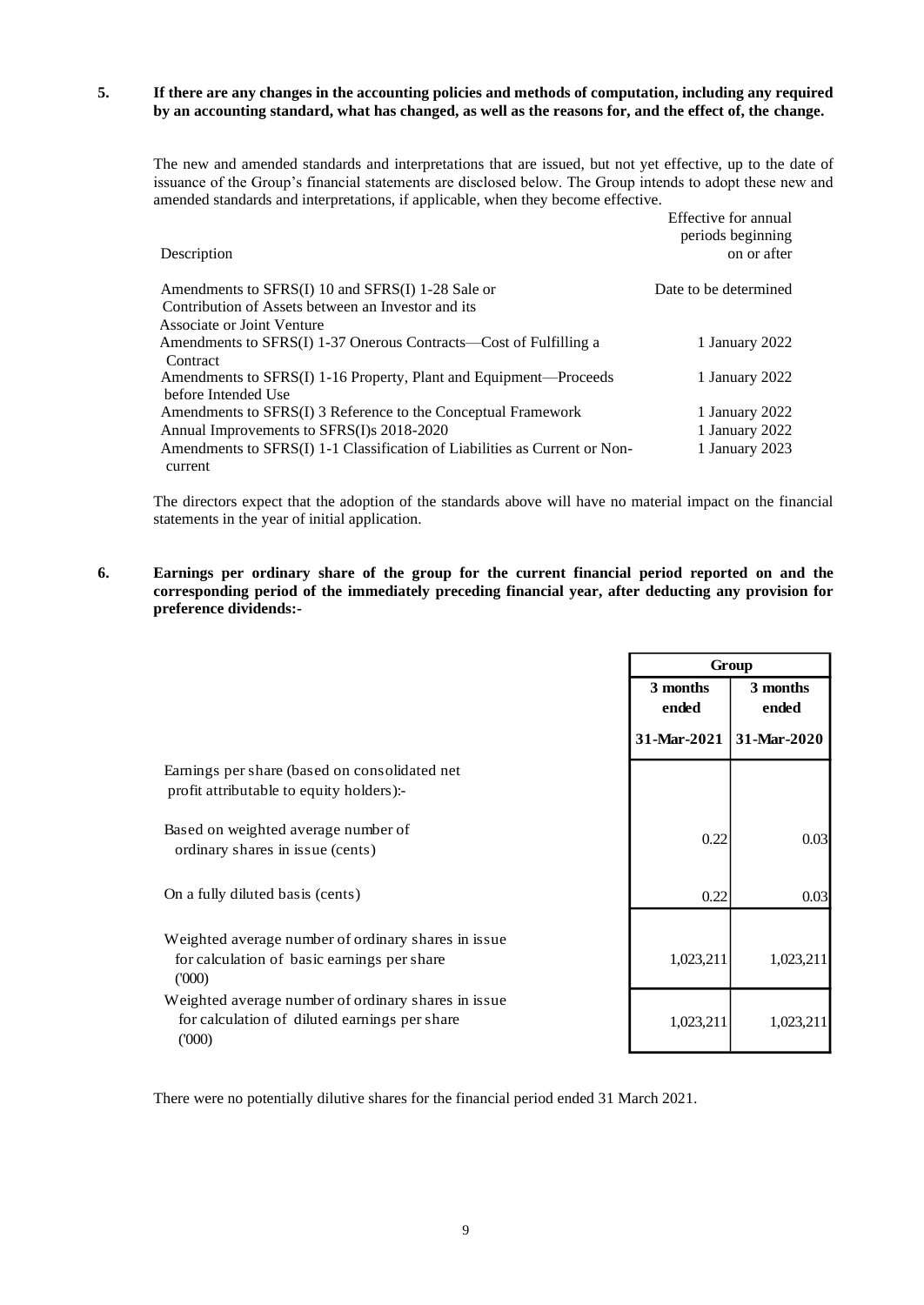# **7. Net asset value (for the issuer and group) per ordinary share based on the total number of issued shares excluding treasury shares of the issuer at the end of the:-**

- **(a) current financial period reported on; and**
- **(b) immediately preceding the financial year**

|                                             | Group     |           | Company                                         |           |
|---------------------------------------------|-----------|-----------|-------------------------------------------------|-----------|
|                                             |           |           | 31-Mar-2021 31-Dec-2020 31-Mar-2021 31-Dec-2020 |           |
| Net asset value per ordinary share based on | 2.51      | 2.27      | 10.23                                           | 10.25     |
| Number of shares ('000)                     | 1,023,211 | 1,023,211 | 1.023.211                                       | 1,023,211 |

- **8. A review of the performance of the group, to the extent necessary for a reasonable understanding of the group's business. It must include a discussion of the following: -**
	- **(a) any significant factors that affected the turnover, costs, and earnings of the group for the current financial period reported on, including (where applicable) seasonal or cyclical factors; and**
	- **(b) any material factors that affected the cash flow, working capital, assets or liabilities of the group during the current financial period reported on.**

#### **Statement of Comprehensive Income Overview**

#### **Revenue**

Revenue increased by \$0.7m or 1.8% from \$40.4m in the first quarter ended 31 March 2020 ("1Q2020") to \$41.1m in the first quarter ended 31 March 2021 ("1Q2021"). The increase was mainly due to higher recognition of revenue from additional scope of work.

#### **Gross profit**

Gross profit increased by \$1.2m or 24.7% from \$4.7m in 1Q2020 to \$5.9m in 1Q2021. The increase was mainly due to higher recognition of revenue in 1Q2021 as stated above.

#### **Other income**

Other income increased by \$0.5m or 59.3% from \$0.9m in 1Q2020 to \$1.4m in 1Q2021. Other income in 1Q2021 was comprised mainly income recognised from the government grants. In contrast, other income in 1Q2020 mainly derived from unrealised exchange gain.

#### **Income tax expense**

No income tax expense was recognized although the Group made a profit before tax for 1Q2021 as the Group has unabsorbed capital allowances and unutilised tax losses.

#### **Statement of financial position**

#### **Current assets**

Total current assets increased by \$9.2m from \$94.5m as at 31 December 2020 to \$103.7m as at 31 March 2021.

**Cash and cash equivalents** increased by \$22.3m from \$46.2m as at 31 December 2020 to \$68.5m as at 31 March 2021 mainly due to higher collections during the period.

**Trade and other receivables** decreased by \$9.5m from \$29.3m as at 31 December 2020 to \$19.8m as at 31 March 2021 mainly due to timely collection from customers.

**Contract Assets** decreased by \$3.9m from \$18.2m as at 31 December 2020 to \$14.3m as at 31 March 2021 mainly due to billings offset by project progress during the period.

#### **Non-current assets**

Non-current assets decreased by \$2.1m from \$66.9m as at 31 December 2020 to \$64.8m as at 31 March 2021 mainly due to depreciation of property, plant and equipment and right-of-use assets.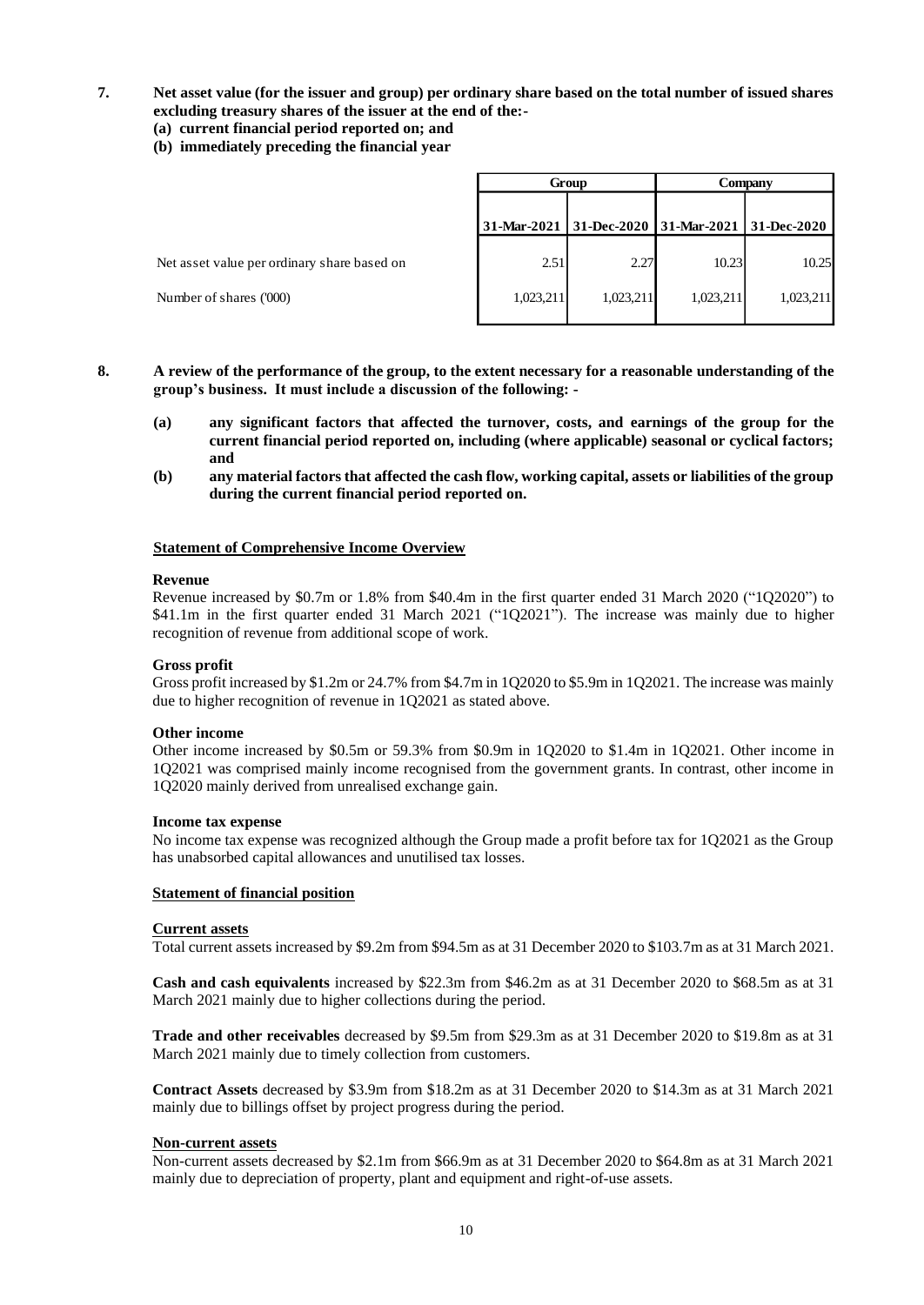- **8. A review of the performance of the group, to the extent necessary for a reasonable understanding of the group's business. It must include a discussion of the following: -**
	- **(a) any significant factors that affected the turnover, costs, and earnings of the group for the current financial period reported on, including (where applicable) seasonal or cyclical factors; and**
	- **(b) any material factors that affected the cash flow, working capital, assets or liabilities of the group during the current financial period reported on. (cont'd)**

#### **Statement of financial position (cont'd)**

# **Current liabilities**

Total current liabilities increased by \$5.2m from \$111.3m as at 31 December 2020 to \$116.5m as at 31 March 2021.

**Trade and other payables** declined by \$3.7m from \$53.0m as at 31 December 2020 to \$49.3m as at 31 March 2021 mainly due to prompt payment to suppliers.

**Contract liabilities** increased by \$8.9m from \$48.3m as at 31 December 2020 to \$57.2m as at 31 March 2021 mainly due to higher advanced billings to customers.

#### **Non-current liabilities**

Total non-current liabilities decreased by \$0.4m from \$26.3m as at 31 December 2020 to \$25.9m as at 31 March 2021 mainly due to repayment of bank borrowings.

**Lease liabilities (Current and Non-current)** decreased by \$0.3m mainly due to repayment of lease liabilities.

#### **Statement of cash flows**

The Group registered an increase in cash and cash equivalent of \$37.4m from \$31.1m as at 31 March 2020 to \$68.5m as at 31 March 2021.

Net cash flows generated from operating activities in 1Q2021 was \$22.7m mainly due to higher cash flow from working capital.

Net cash flows used in financing activities in 1Q2021was \$0.8m. This was mainly due to repayment of bank borrowings and lease liabilities.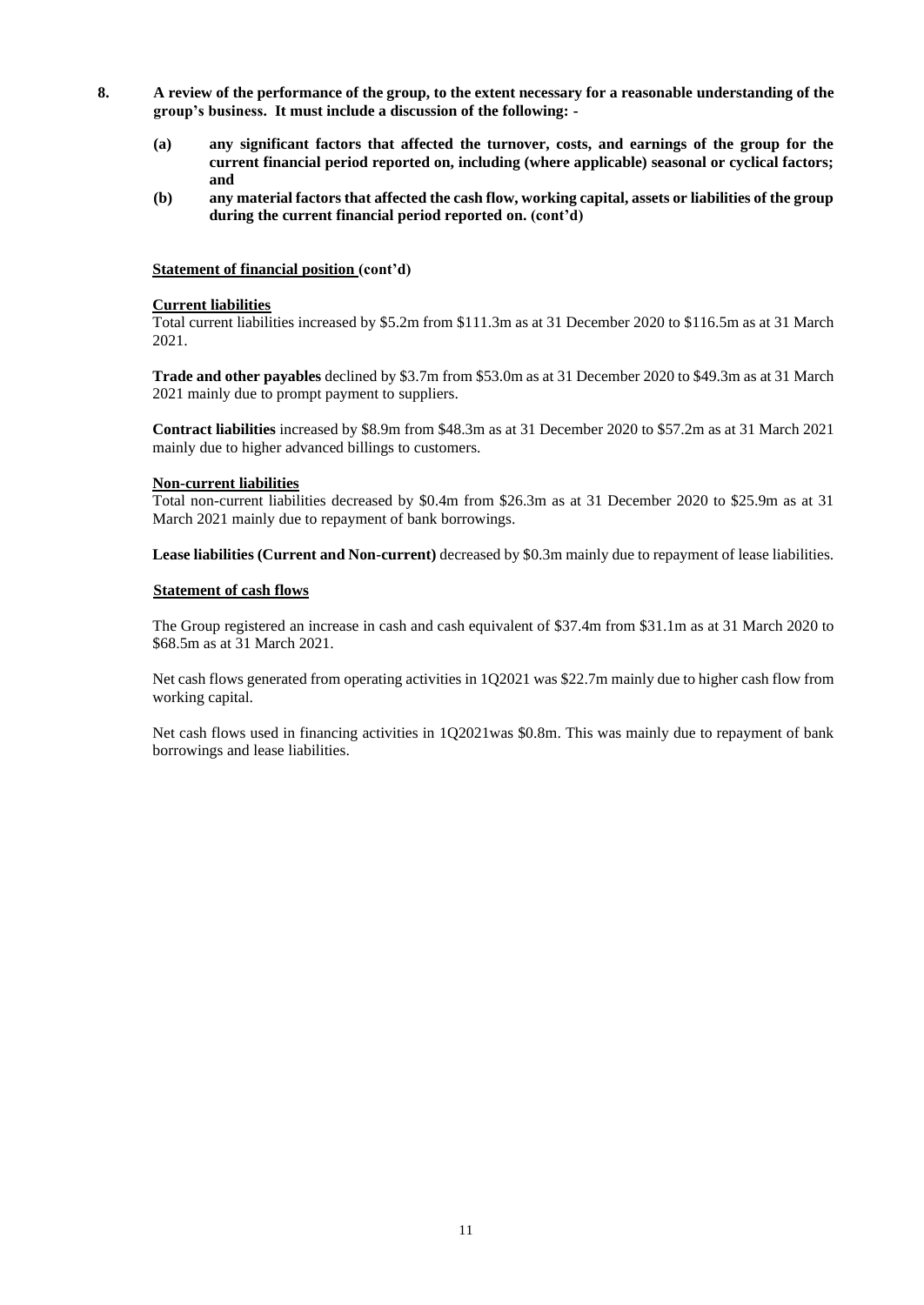## **9. Where a forecast, or a prospect statement, has been previously disclosed to shareholders, any variance between it and the actual results.**

No forecast or prospect statement has been previously disclosed to the shareholders.

#### **10. A commentary at the date of the announcement of the significant trends and competitive conditions of the industry in which the group operates and any known factors or events that may affect the group in the next reporting period and the next 12 months.**

As the COVID-19 pandemic continues to impact the economy, the recent development in the rollout of vaccination gives us hope that the situation may begin to improve. The restrictions on our borders continue to put a constraint on manpower resource. To mitigate such constraint, the Group has stepped up efforts to cooperate with partners both local and overseas, train our workforce to multi-skill as well as to review our construction methodology. Despite the challenging environment, the Group managed to complete and load out all the topside modules according to the revised schedule in both Singapore and China.

Due to the strong pipeline of enquiries, the Group is working towards increasing capacity in both Singapore and China. As the Group is looking at expansion, we will remain conservative and cautious before embarking on any investments. The Group's net order book stands at \$171.1m as at 31 March 2021.

# **11. Dividends**

#### **(a) Current financial period reported on Any dividend declared for the current financial period reported on?**

No.

**(b) Corresponding period of the immediately preceding financial year Any dividend declared for the corresponding period of the immediately preceding financial year?**

No.

## **(c) Date payable**

Not applicable.

## **(d) Books closure date**

Not applicable.

#### **12. If no dividend has been declared (recommended), a statement to that effect and the reason(s) for the decision.**

No dividend has been declared (recommended) for the quarter ended 31 March 2021 as the Company is in an accumulated loss position and the available cash is required for working capital.